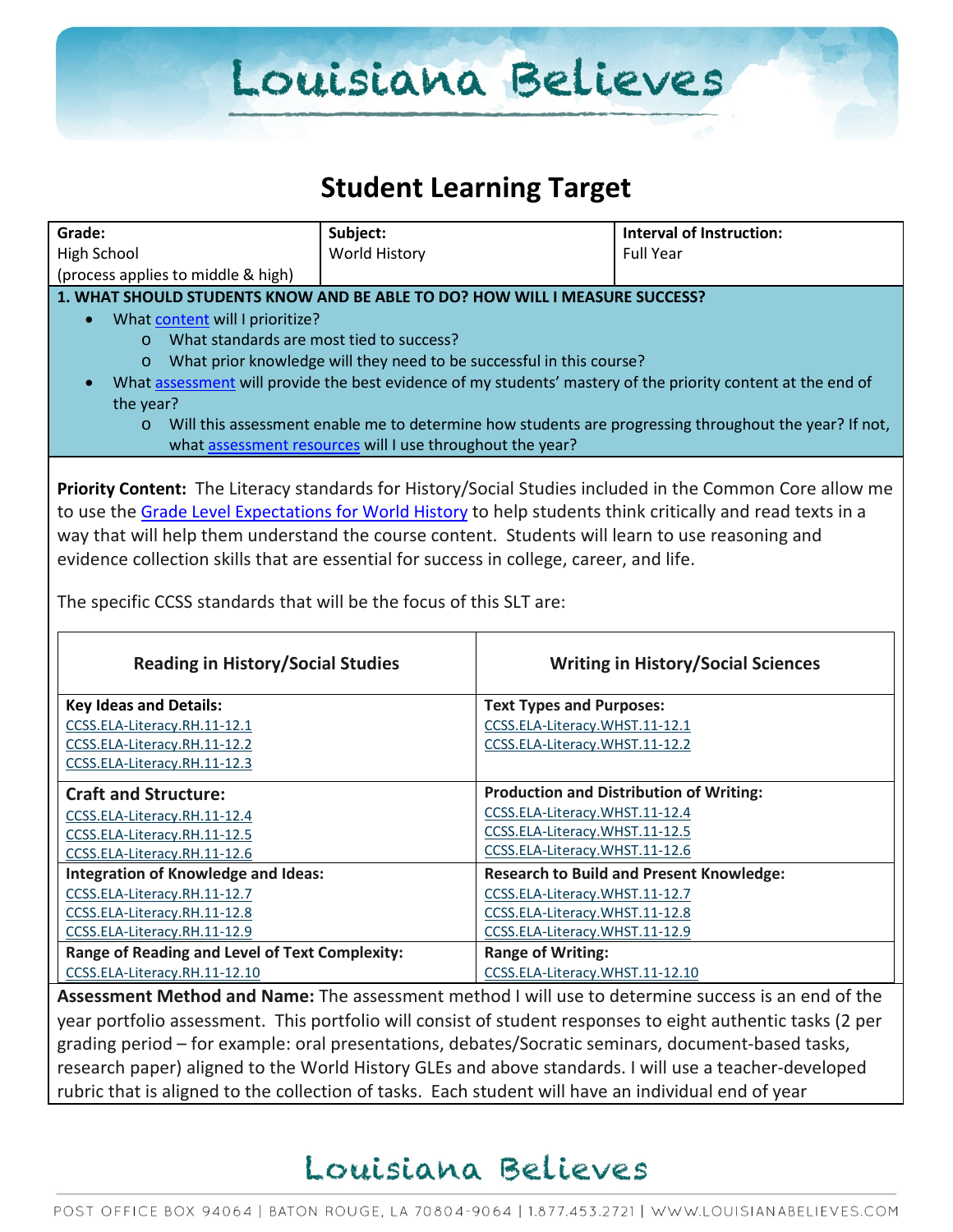performance goal.

#### **2. WHAT DO STUDENTS KNOW AND WHAT ARE THEY ABLE TO DO NOW?**

- Wha[t knowledge/skills are related to success](http://www.louisianabelieves.com/academics/2014-2015-curricular-package) with this year's [priority content?](http://www.louisianabelieves.com/resources/classroom-support-toolbox/teacher-support-toolbox/standards)
- Wha[t data sources](http://www.louisianabelieves.com/resources/classroom-support-toolbox/teacher-support-toolbox/student-achievement-results) and [background information](http://www.louisianabelieves.com/resources/library/data-center) are available?
- What diagnostic assessment resources are available?
- What can I conclude about students' mastery of prior knowledge and skills?
- Based on the data, what can I conclude about students' readiness?

The most recent set of assessment data on file for this class of 22 students includes the U.S. History EOC Exam scores and current ACT - Reading Subtest. I chose to look at the EOC performance levels and the highest subtest scores on file for the [Reading](http://www.act.org/standard/planact/reading/index.html) subtest of the ACT as the Reading scores determine college readiness as defined by the College [Readiness Benchmark Scores](http://www.act.org/solutions/college-career-readiness/college-readiness-benchmarks/) (student readiness for social science text at the college level) . I also administered a diagnostic assessment composed of two authentic tasks. The following is a table of each student's score set.

| <b>Student</b>          | <b>US</b><br><b>History</b><br><b>EOC</b> | <b>ACT</b><br>Reading-<br>CR? | Diagnostic %<br>correct | <b>Student</b> | <b>US History</b><br>EOC | <b>ACT Reading-CR?</b> | <b>Diagnostic % correct</b> |
|-------------------------|-------------------------------------------|-------------------------------|-------------------------|----------------|--------------------------|------------------------|-----------------------------|
| 1                       | Good                                      | <b>NO</b>                     | 30%                     | 12             | <b>Basic</b>             | <b>NO</b>              | 60%                         |
| $\overline{2}$          | Good                                      | <b>NO</b>                     | 48%                     | 13             | <b>Basic</b>             | <b>NO</b>              | 67%                         |
| 3                       | <b>Excellent</b>                          | <b>NO</b>                     | 42%                     | 14             | Mastery                  | YES                    | 86%                         |
| $\pmb{4}$               | Fair                                      | <b>NO</b>                     | 25%                     | 15             | Mastery                  | YES                    | 88%                         |
| 5                       | Fair                                      | NO.                           | 60%                     | 16             | <b>Basic</b>             | YES                    | 72%                         |
| $\boldsymbol{6}$        | <b>Basic</b>                              | NO.                           | 65%                     | 17             | Basic                    | YES                    | 75%                         |
| $\overline{\mathbf{z}}$ | <b>Basic</b>                              | NO                            | 68%                     | 18             | AB                       | <b>NO</b>              | 52%                         |
| 8                       | Mastery                                   | <b>YES</b>                    | 89%                     | 19             | Basic                    | <b>NO</b>              | 77%                         |
| 9                       | Mastery                                   | YES                           | 90%                     | 20             | Mastery                  | YES                    | 81%                         |
| 10                      | <b>Basic</b>                              | YES                           | 72%                     | 21             | <b>Basic</b>             | YES                    | 79%                         |
| 11                      | <b>Basic</b>                              | <b>YES</b>                    | 73%                     | 22             | <b>Basic</b>             | <b>NO</b>              | 72%                         |

There are 6 students who have historical achievement data that is of concern as well as scoring 60% or lower on the pre-assessment.

### Louisiana Believes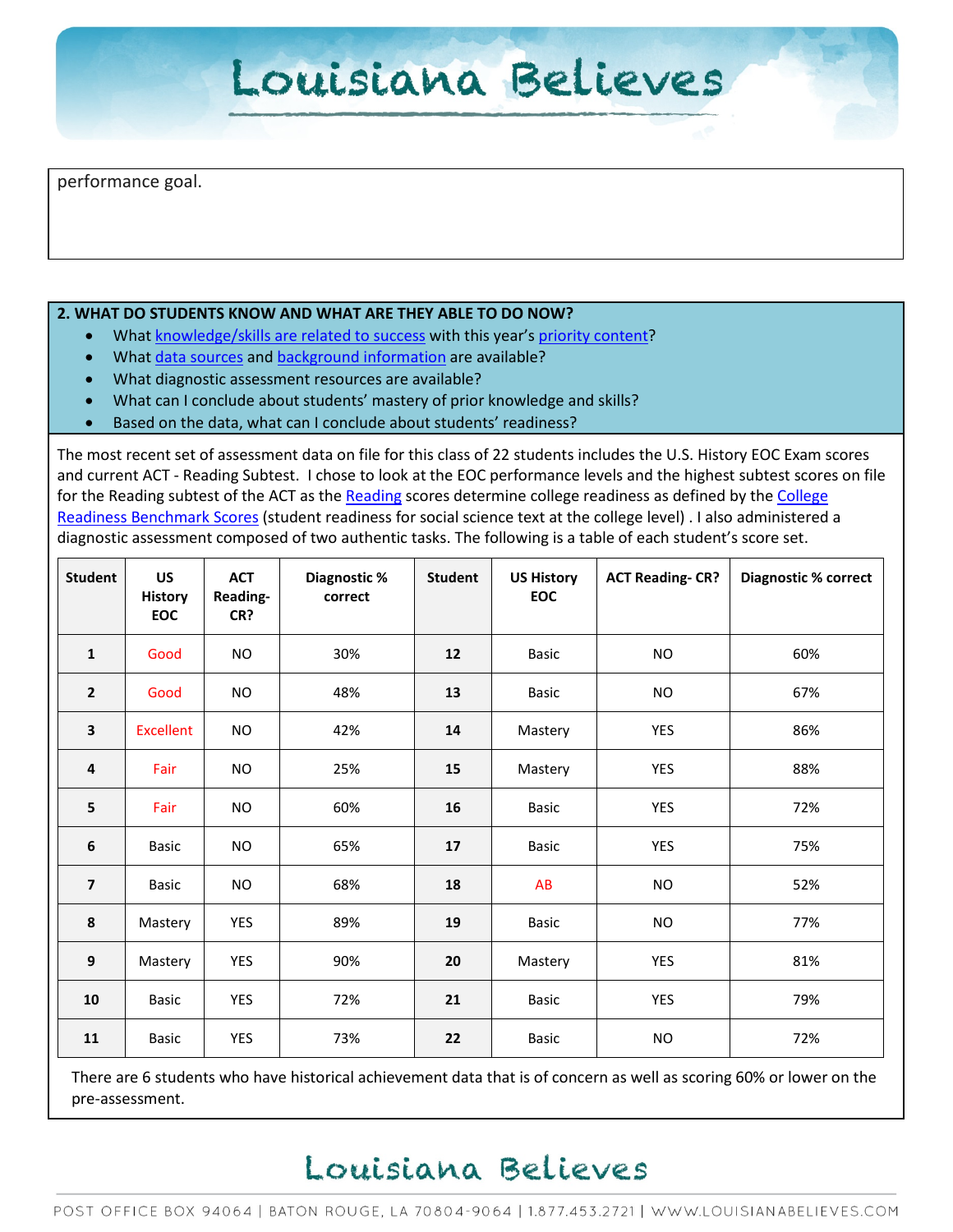#### **2. WHAT DO STUDENTS KNOW AND WHAT ARE THEY ABLE TO DO NOW?**

- Wha[t knowledge/skills are related to success](http://www.louisianabelieves.com/academics/2014-2015-curricular-package) with this year's [priority content?](http://www.louisianabelieves.com/resources/classroom-support-toolbox/teacher-support-toolbox/standards)
- Wha[t data sources](http://www.louisianabelieves.com/resources/classroom-support-toolbox/teacher-support-toolbox/student-achievement-results) and [background information](http://www.louisianabelieves.com/resources/library/data-center) are available?
- What diagnostic assessment resources are available?
- What can I conclude about students' mastery of prior knowledge and skills?
- Based on the data, what can I conclude about students' readiness?

10 students scored lower than 70% on the pre assessment and the highest score earned was 90%.

#### **3. ON WHICH STUDENTS WILL I FOCUS THIS LEARNING TARGET?**

- Have I set learning targets for all of my students?
- Which subgroups in my school population need additional support to achieve success?
- Which students will need additional support to achieve success in the course?

**Total Population:** 22 students identified above

**Identified Population:** 10 students have been identified as needing additional support as determined by their preassessment score of <70%.

#### **STUDENT LEARNING TARGET:**

• What level of performance on the target assessment do I expect my targeted student population to achieve within the identified interval of instruction?

85% of students will meet or exceed their individualized learning goals as demonstrated by their performance on the end of year assessment.

#### **SCORING PLAN:**

- How will you measure your students' success?
- Based on students' baseline data, what is the minimum level of performance I expect from the identified students?
- Based on students' baseline data, how many students can reasonably be expected to meet or exceed the expected level of performance?

| <b>Insufficient Attainment of Target</b> | Partial Attainment of Target     | <b>Full Attainment of Target</b> | <b>Exceptional Attainment of Target</b> |
|------------------------------------------|----------------------------------|----------------------------------|-----------------------------------------|
| (1 point):                               | (2 points):                      | $(3$ points):                    | $(4$ points):                           |
| The teacher has demonstrated an          | The teacher has demonstrated     | The teacher has demonstrated a   | The teacher has demonstrated an         |
| insufficient impact on student           | some impact on student learning, | considerable impact on student   | outstanding impact on student           |
| learning by falling far short of the     | but did not meet the target.     | learning by meeting the target.  | learning by surpassing the target       |
| target.                                  |                                  |                                  | by a meaningful margin.                 |
| Achievement range: <69% of               | Achievement range: 69% -84%      | Achievement range: 85-95%        | Achievement range: >95% of              |
| students of students meet or             | of students meet or exceed       | of students meet or exceed       | students meet or exceed their           |
| exceed their individualized              | their individualized             | their individualized             | individualized achievement              |
| achievement goals.                       | achievement goals.               | achievement goals.               | goals.                                  |

### Louisiana Believes